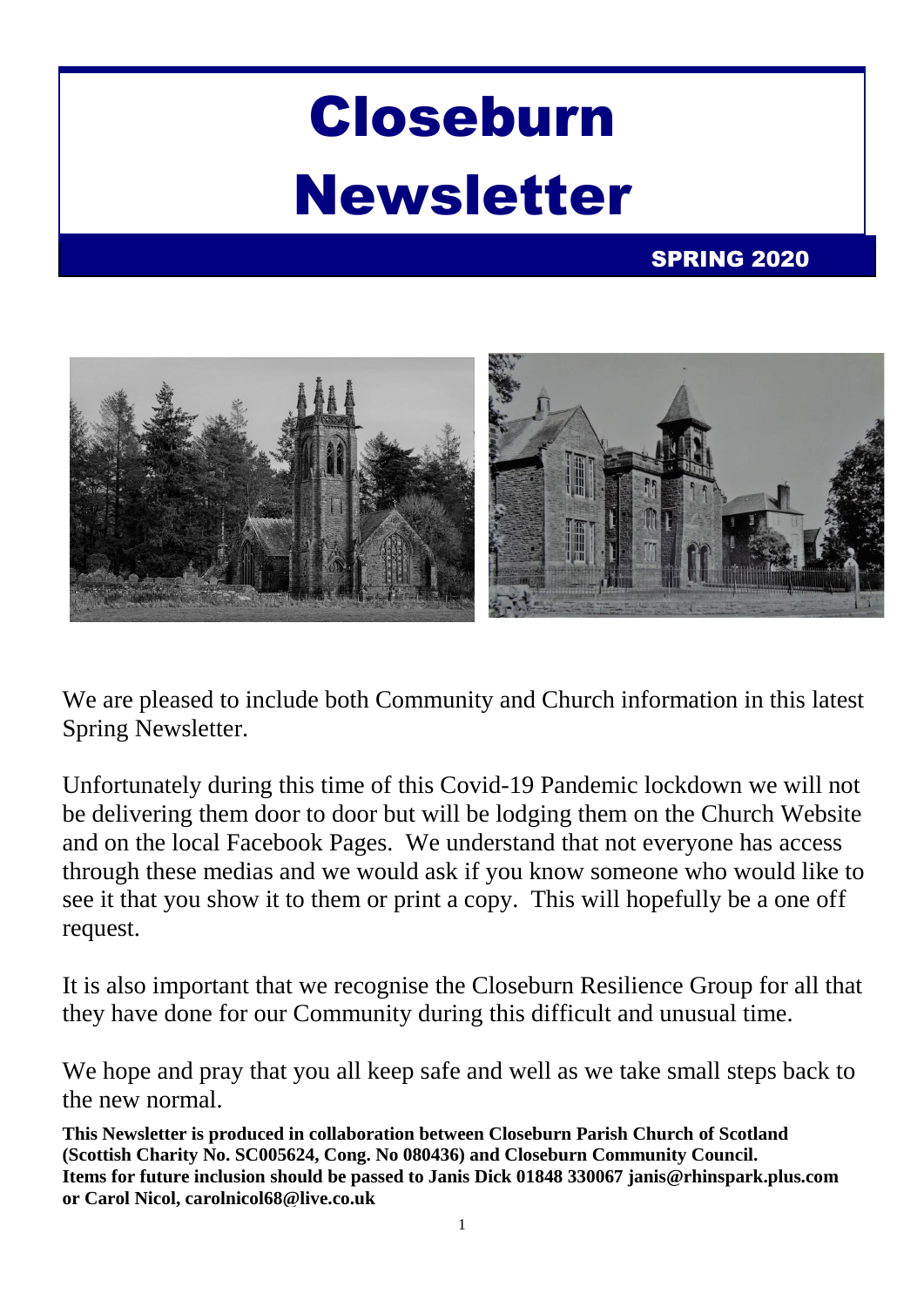# **CHURCH NEWS**

#### **MESSAGE FROM REV BILL McKENZIE**

Dear Friends, Greetings to you in the Name of our Lord Jesus Christ.

There can be no doubt that we are living in anxious times, flooded as we are by information about so many issues of a local, national or global nature. It is always good when we have things to encourage us, daily things like, how well we are cared for by our medical and social services and care homes. Our wee hospital is an amazing oasis of healing, and of care when the prospect of healing becomes strained. Folk are referred to it from far and near, and we hear constant tributes to the work of the staff. Care in the community is a massive service on which so many now fully depend, and how precious is the care given by neighbours and friends.

So many in other lands are constantly afflicted by such scourges as cholera, yellow fever, Ebola or bilharzia. Wherever there is real poverty, faith in resources, human or material, is not enough. In the kind of crises they experience, inner strength and faith become essential.

Now here we are threatened by coronavirus. Anxiety can become widespread, and faith is what we are called upon to exercise; faith in our services but also in each other. There is not just a need to "buck up" or "be brave". There is so much that we can do by altering our life style. Missionary nurses used to be laughed at by 'putting cleanliness before godliness.' - not very easy in primitive cultures – but for us it really has become necessary to get a handle on personal hygiene. I'm not so sure of the godliness aspect of that saying for many today, but to believe that life is a precious gift, and to know the One who gives that gift, is more than just a bonus, it's a blessing.

Recently I have been reading in the biblical book of Proverbs, after what I would call a relatively long gap. Wisdom, peace of mind, faith and being of good heart figure quite frequently in that book. In a biblical paraphrase of John's gospel called the Message, we find Jesus himself saying,

"Trusting me you will be unshakeable and assured, deeply at peace. In this world you will continue to experience difficulties, But take heart! I've overcome the world."

Having recently celebrated Easter we were reminded of overcoming adversity, of hope out of despair, of life after death. The eternal Spirit of God and of Jesus the Son, will provide all that is necessary for us to find love in life and in death.

I'm very pleased that quite a number of folk have been able to access the short Sunday Morning videos which I have been helped to produce during the lockdown. Anyone wanting to receive the link to these weekly videos can do so by contacting Janis or David Dick, or by visiting the church website<https://www.closeburn-kirkmahoe-churches.org/news>

Peace and Good Health to you all. Reverend Bill. Peace be with you. *Bill McKenzie*

#### **CHURCH SERVICES**

All Church Services are normally held at 10am and everyone is most welcome.

Our buildings are currently closed but the wider Church is still "open" and contact details are included in this newsletter and on the Church website [www.closeburn-kirkmahoe-churches.org](http://www.closeburn-kirkmahoe-churches.org/)

We offer a Weekly Video Sunday Service via our website and we would like to thank Dr. Maggie Gurney for her weekly endeavour in pulling all of these together and producing them for us.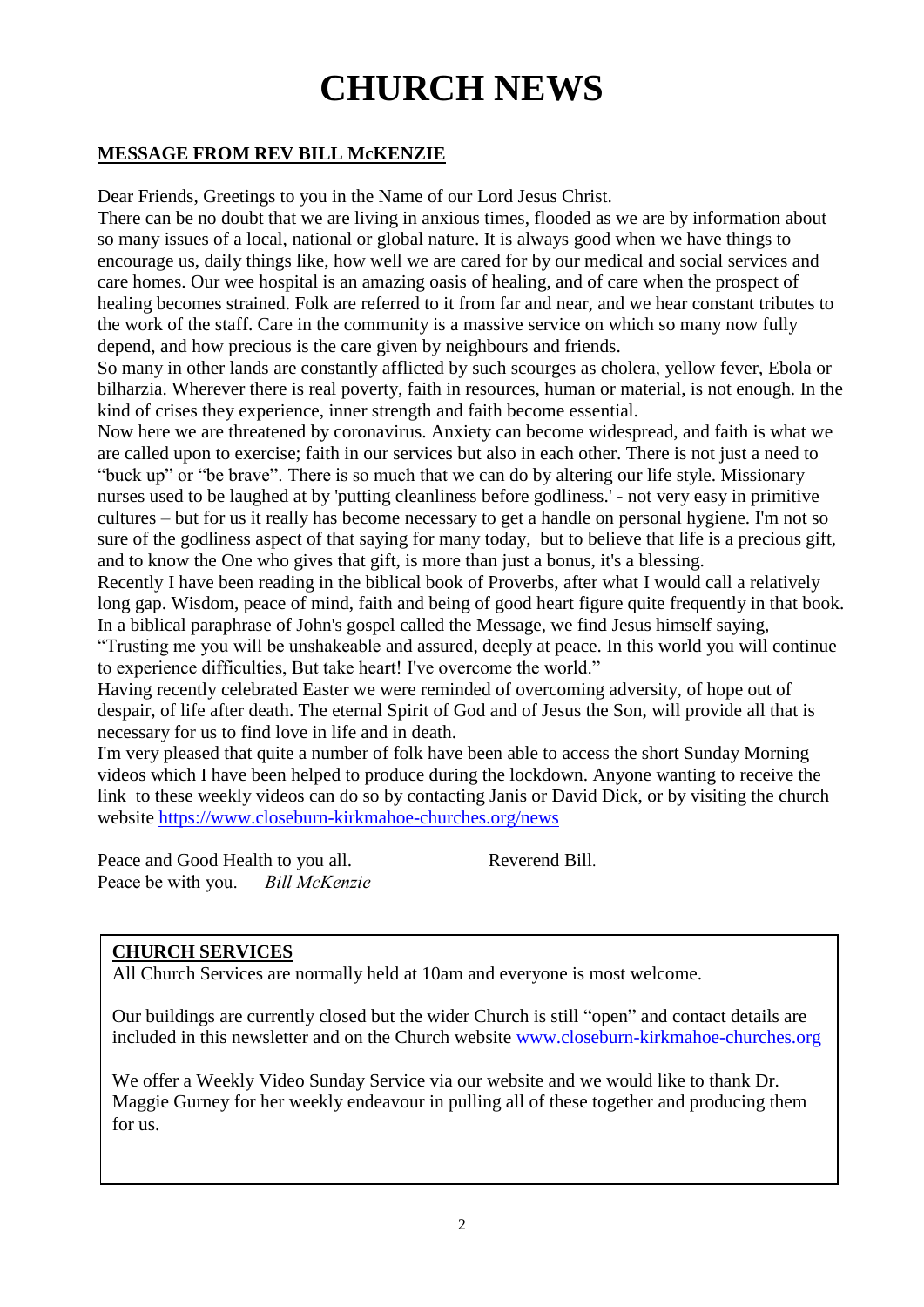#### **CHURCH GIVING DAY**

Our Annual Giving Day fell on Tuesday 29th October 2019.

Thanks to the generosity of those who gave the Church realised a benefit of £4,970 We hope that as restrictions relax we will again hold a Giving Day in October 2020 and this will be all the more important this year. (the Church Treasurer stresses the importance of this day to the sustainable future of our Church. See item below).

#### **CHURCH FUNDS**

The Treasurer wishes to point out that despite the Church Building being closed the Congregation's financial obligations remain. Unfortunately the loss of the Sunday Offering equates to about 25% of the Congregational Income.

As it appears that it may be well into the end of the year before Church building can open fully, that supporters bare this in mind

#### **CHURCH FUNDRAISING**

During the course of 2019 the Congregation raised funds at the monthly tea/ coffee for the Charity WaterAid. During the year they raised £270

Then at the Christmas Eve Watchnight Service an offering was taken and £225 was raised for the Veterans Garden Dumfries.

#### **THANKS**

The Church Congregation would like to record thanks to David Dick for carrying out Church Services when Mr McKenzie was on holiday and also thank Nick Riley and Jill for playing the organ when Kath was recovering from a hand injury.

#### **CHURCH GUILD**

The Guild is suspended until further notice and will reopen when safe to do so.

#### **GIVE AS YOU LIVE**

For those who buy "on-line" there is a way to support the Church *at no cost to you*. Many online retailers will contribute to a charity, such as the Church when you purchase from them. To give in this way you would need to register at <https://www.giveasyoulive.com/> and follow the registration process. You will be given a chance to choose a Charity in a search box and if you type Closeburn Parish Church this will find it.

Once registered if you log in to Give as you live and go to your selected store, any purchases you make will be recognised and the retailer will make a donation to the Church.

#### **CHURCH REGISTER**

#### **Deaths:**

*12th January 2020* **George Notman**, Formerly Barrasgate, Kirkton

*3 rd March 2020* **Annie Oram**, Buccleuch Crescent, Thornhill

*7 th April 2020* **Margaret Harkness**, Formerly Buccleuch Crescent, Thornhill

#### **CHURCH CONTACTS**

**Interim Moderator Rev. William M McKenzie, MBE, D.A., 41 Kingholm Road, Dumfries DG1 4SR Tel; 01387 253688, [mckenzie.dumfries@btinternet.com](mailto:mckenzie.dumfries@btinternet.com)** 

**Session Clerk Jack Tait, Lilac Cottage, Park, DG3 5JP Tel; 01848 331700, [jack.tait1941@gmail.com](mailto:jack.tait@tiscali.co.uk)**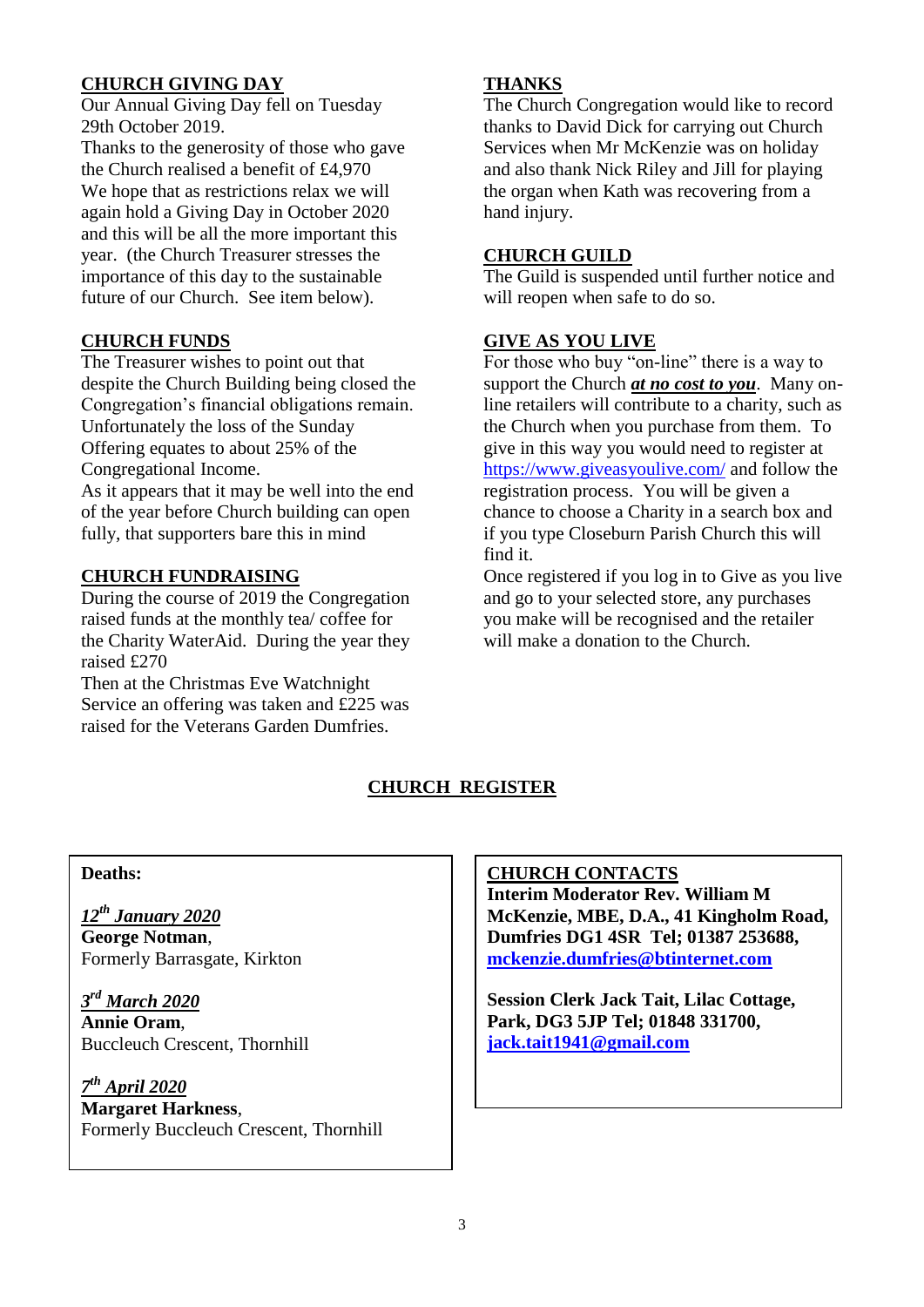# **COMMUNITY NEWS**

#### **CLOSEBURN RESILIENCE GROUP**

The team have been making up and delivering packs to children and the more vulnerable adults in the communities of Closeburn village, Park and Cample. We have appreciated any donations that we have received for the packs, from jigsaws, drawing from the kids, knitted and crochet items and little bits and Bob's.

If anyone is in any need of any assistance with shopping or any other essentials, or even if they are finding these times difficult just give us a call, we can offer just a chat or be able to assist finding/suggesting activities to reduce boredom. Main contact; -

Sarah Currie Tel: 07921525296

#### **COMMUNITY COUNCIL**

Following the Region Wide elections the Closeburn CC was established with the membership confirmed as: - Carol Currie – Chair. Emma Hodgson – Secretary

David Dick – Treasurer Sarah Currie, Janis Dick, Cathy Head, Mike Steele

– Community Councilors.

#### **COMMUNITY ORCHARD**

Anyone exercising the Orchard during lockdown will have noticed the large new, sadly empty, polytunnel. As you will have realized the work there has had to stop during these times. However a look inside will reveal that the fruit trees have become established and areas of grass planted are growing well.

Some tidying up will be done to maintain the area and it is likely now that it will be well into next year before development work can re-commence. More can be found about the project on the NVLT Facebook page and by searching 'Closeburn Growing Skills' on Vimeo.

Volunteers will be needed to assist with all aspects of the garden transformation please contact Mike or Jakob at the NVLT.

#### **CASTLE CRESCENT HOUSING**

The Nith Valley LEAF Trust are pleased to announce that the community owned Passivhaus homes on Castle Crescent are now fit to be occupied.

A few outside finishing jobs have to be completed and these will be done in a timeous manner. However the Local Planning Office have agreed to allow occupation and the tenants will be moving in in the near future.

This is a remarkable development for an area and community such as ours and it is being looked at across Scotland and indeed the U.K. as a way forward.

#### **CLOSEBURN SWI ('The Rural')**

The SWI is currently suspended and will only re-open when safe to do so.

Anyone who is interested can contact Janis Dick on the number on the front of the Newsletter or simply come along.

## **YOUTH CLUB (CRAZY CLUB)**<br>The youth club is currently suspend

The youth club is currently suspended pending being safe to re-open.

#### **GALA**

The Gala Committee had to take a decision about the 2020 Gala and were forced onto the side of Caution to cancel it.

Obviously this decision needed to be made as these events are some time in the planning and cannot be set up or indeed cancelled at short notice.

We will all look forward in anticipation of the 2021 Gala.

#### **COMMUNITY BUS**

The Community Bus Trustees sadly had to take the decision to suspend all services.

This decision was not taken easily as they know only too well how important the service is to many of our mature residents. They had no option but to do so because safety could not be ensured for either passengers or the volunteer drivers.

No date can be given for the services restarting but once health advice allows it will do.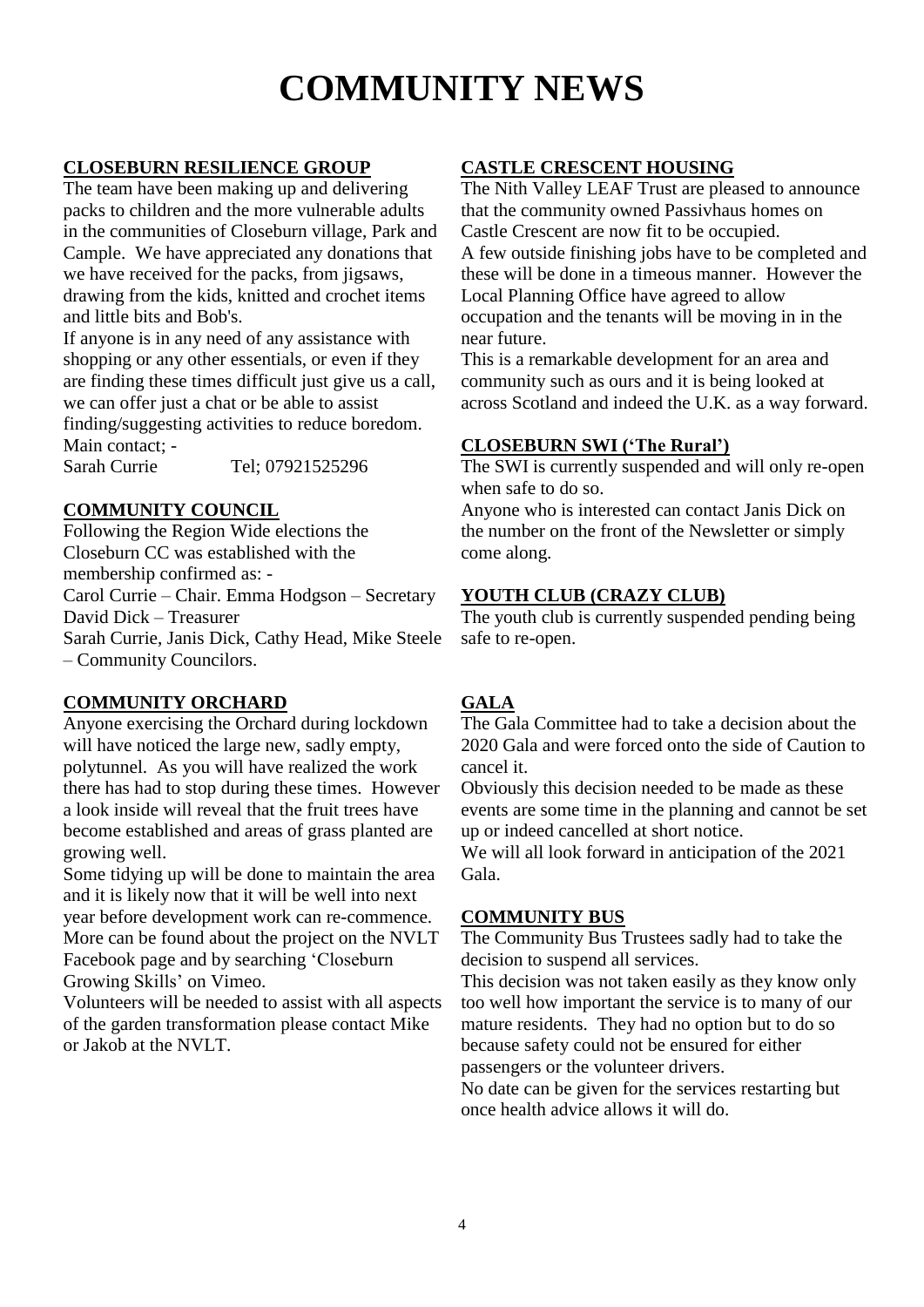#### **FUNDING OPPORTUNITIES**

Clyde Wind Farm Dumfries and Galloway Community Fund is open for applications for funding. There are 2 application periods and these are: Apply by  $3<sup>rd</sup>$  July 2020 for a decision in September and Apply by  $11<sup>th</sup>$  January 2021 for a decision in April. Fund Factsheets and applications at [www.foundationscotland.org.uk/programmes/clydedumfriesandgalloway](http://www.foundationscotland.org.uk/programmes/clydedumfriesandgalloway) e-mail: [office@foundationscotland.org.uk](mailto:office@foundationscotland.org.uk) Tel: 01557 814927 Funding is also available to this area from the Annandale and Nithsdale Community Benefit Funds. ANCBC. Their website for information and applications is<https://ancbc.co.uk/> Or contact Foundation Scotland as above. In addition, smaller grants of up to £500 can be applied for through the Community Council. These come from the Clyde fund and the ANCBC. The Grants available are for the Closeburn Community Council District so if you have a project please consider this funding stream.

# **EVENTS**



### **PUBLIC ACCESS DEFIBRILLATORS**

The Community Council are pleased to announce that they have managed to raise funding for a second Automatic External Defibrillator, (AED).

These are located at

- 1. The Gable end of the Dwelling house known as Shottswood, Shotts, Closeburn DG3 5JT.
- 2. Front of Matt Williamson & Son, Unit 1, Closeburn Industrial Estate, Main Street, Closeburn, DG3 5HR

**They are both available 24 hours a day.**

### **\*\* Guidance on their use is overleaf \*\***